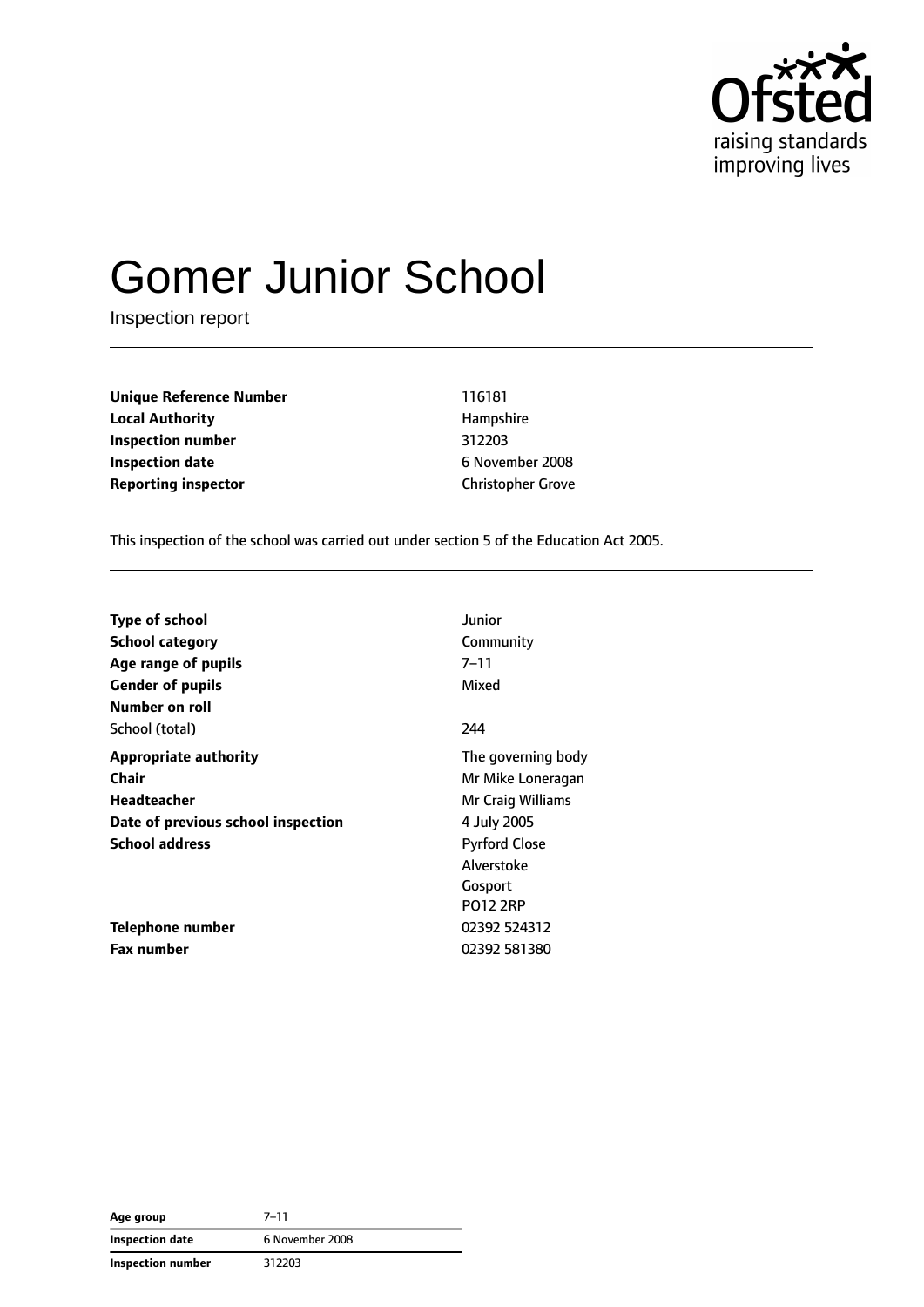.

<sup>©</sup> Crown copyright 2008

Website: www.ofsted.gov.uk

This document may be reproduced in whole or in part for non-commercial educational purposes, provided that the information quoted is reproduced without adaptation and the source and date of publication are stated.

Further copies of this report are obtainable from the school. Under the Education Act 2005, the school must provide a copy of this report free of charge to certain categories of people. A charge not exceeding the full cost of reproduction may be made for any other copies supplied.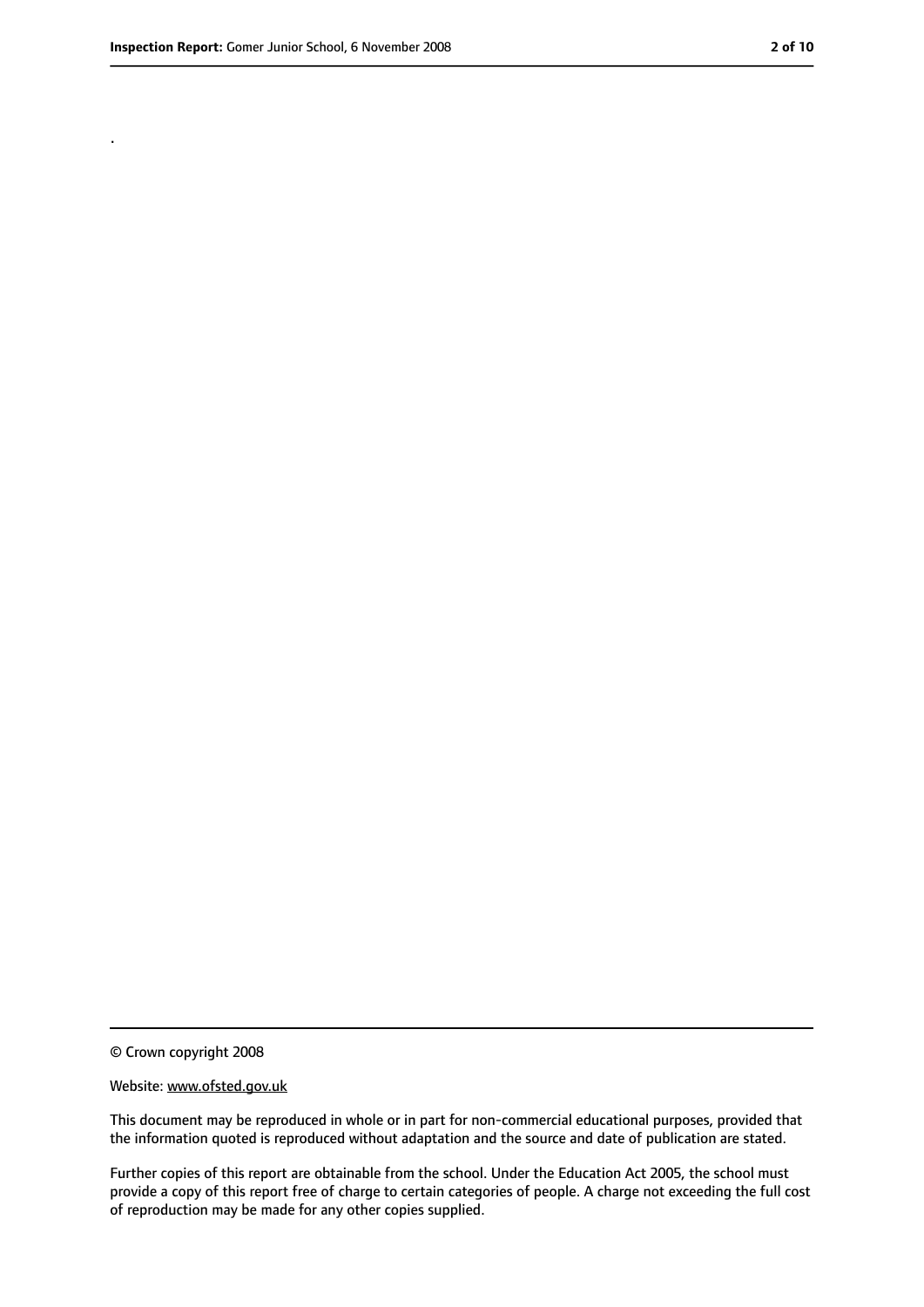# **Introduction**

The inspection was carried out by an Additional Inspector. The inspector evaluated the overall effectiveness of the school and investigated the following issues: pupils' achievement and standards; aspects of their personal development and well-being, including their enjoyment of school, adoption of safe practices and their positive contributions to school life; the school's use of assessment data and target-setting; the effectiveness of leadership and management. Evidence was gathered from the school's self-evaluation, by observing lessons and sampling the school's documentation, and through discussions with staff and pupils. Other aspects of the school's work were not investigated in detail, but the inspection found no evidence to suggest that the school's own assessments, as given in its self-evaluation, were not justified, and these have been included in this report.

### **Description of the school**

The school is of average size. The pupils come from a range of social backgrounds, and about half of them live outside of the local area. The great majority are from a White British background so that few are at an early stage of learning English. The proportion of pupils with learning difficulties, principally behavioural, emotional and social difficulties, is broadly average. The proportion eligible for free school meals is below average. The school has gained the Healthy Schools (Enhanced) award. The present headteacher has been in post for just over a year.

#### **Key for inspection grades**

| Grade 1 | Outstanding  |
|---------|--------------|
| Grade 2 | Good         |
| Grade 3 | Satisfactory |
| Grade 4 | Inadequate   |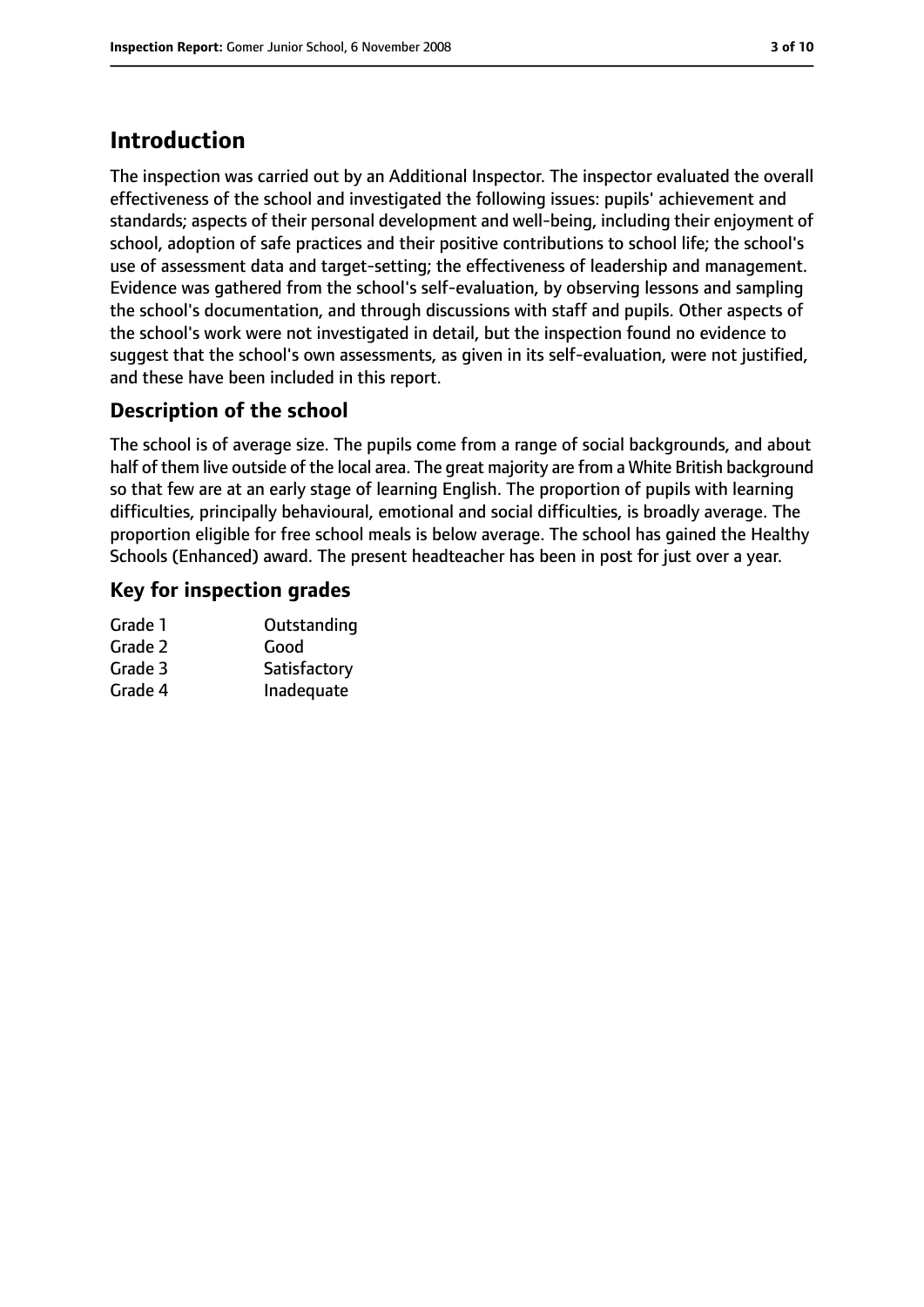# **Overall effectiveness of the school**

#### **Grade: 2**

Gomer Junior is a good school. The overwhelming majority of parents are very warm in their acknowledgement of its strengths. One parent judged that 'Gomer Junior is a very well run school'. Others recorded their appreciation of the approachability of staff and the headteacher, and of the excellent communication between parents and staff. Another wrote that she was 'really impressed with the direction the school is heading in'. Such judgements attest to the very good partnership that has developed with parents. The headteacher not only enjoys the enthusiastic support of parents but also of governors. His well-regarded leadership engenders a strong sense of team spirit among all adults in the school and results in a very positive and caring ethos.

Pupils' personal development and well-being are good. Pupils display a real enjoyment of school. Two parents showed a good insight into the school's values when they wrote that there is 'a focus on achievement through enjoyment.' Around the school and in the playground, pupils are very happy and relate well to one another, showing confidence and animation. In class, they are attentive and respond maturely to teachers. They comply with the 'Gomer Code', so that their behaviour is good and supports their learning well. Their overall spiritual, moral, social and cultural development is also good. Pupils' positive qualities are closely linked to their excellent relationships with the staff. Attendance is consistently above average, reflecting the pupils' high levels of enthusiasm for school and learning.

Pupils show a good understanding of how to adopt a healthy lifestyle. They enjoy exercise and participate well in the good range of extra-curricular sports. Through its strong links with sporting clubs, and through involvement in the Gosport Sports Partnership, the school is able to offer a greater than usual variety of games and activities. Lunchtime eating has improved as a result of the recently introduced healthier menus. Lunchboxes are of better quality than previously. The great majority of parents are confident that their children are safe at school, and this is also the view of the school council.

School council representatives report little misbehaviour or bullying. They are proud of their involvement in helping to select staff and of their contributions as to how to use the 'thinking room'. Pupils support a range of charities. Many in Years 5 and 6 act as playground leaders to support those younger than themselves. Pupils' good social and collaborative skills, together with their perseverance in solving problems, support positively preparation for the next phase of their education.

Pupils' achievement is good. Attainment on entry to the school varies from year to year, but typically it is broadly average. The standards that pupils attain at the end of Year 6 have fluctuated in recent years. In 2007, standards in national assessments were significantly above average, especially in English. In 2008, the provisional results show a drop in standards to broadly average in all subjects, reflecting this year group's lower attainment on entry. The proportion of pupils who attained the expected standard in mathematics was similar to that attained in 2007, but in science it was lower. The proportion of pupils who attained the expected standard in reading remained high, but overall English results were lower because of lower standards in writing. Although the whole-school targets set for 2008 were challenging, and were realistic in view of past standards, the English targets were not met because of pupils' lower standards of writing in the tests.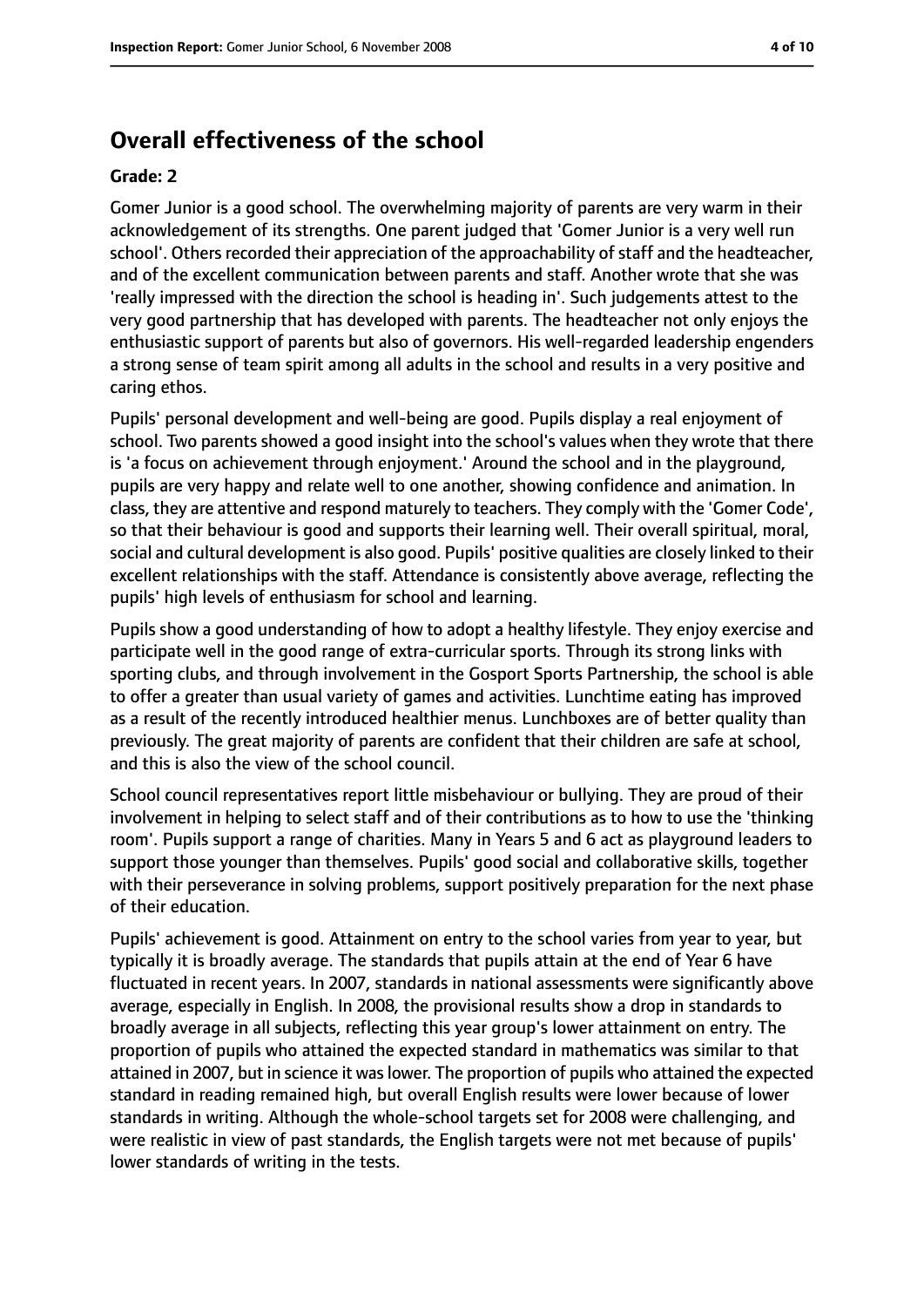Work in lessons and the school's own records show that current pupils are making good progress in relation to their starting points. Groups of pupils such as those with learning difficulties, especially those with behavioural, social and emotional difficulties, make progress that is as good as that of other pupils. This is because the special educational needs coordinator, teaching assistants and teachers work collaboratively to provide well-targeted support.

Pupils' good progress is the result of good teaching. One parent rightly noted that 'the teaching is imaginative', and this is certainly the case. Warm working relationships and teachers' high expectations help pupils to learn well. Teachers plan successfully to meet the differing needs of pupils. The pace of lessons is brisk and this engages and sustains pupils' interest. Good use is made of teaching assistants, to support pupils with learning difficulties, including those with behavioural, emotional and social difficulties. The assistants who work with pupils in the nurture group provide them with good support so that their confidence and personal skills improve.

Teachers are good at challenging pupils through thoughtful questioning. This helps them to assess pupils' understanding, and to explore their thinking and reasoning. In one very good lesson seen, the teacher set pupils a mathematical problem that allowed for more than one way to reach the answer. As the pupils used their mathematical skills and knowledge to find solutions, the teacher posed different questions to those at different ability levels. Pupils had good opportunitiesto explore their various methods and strategies. In another good lesson, teaching carefully drew out the agreed reasons for successful work in writing, so that pupils were able to assess the responses of their peers to the set task.

There are good systems to track and assess the progress of all pupils, and that of particular groups, for instance those who have learning difficulties or who attend the nurture group. The school's 'My Stars' system effectively integrates target-setting with the reward arrangements for all pupils. The system also provides good additional incentives for those who would benefit from additional support, for example, to stay safe, or to promote rights, respect and responsibilities. The school'starget-setting arrangements offer pupils good academic guidance. Pupils know and apply their learning targets. The best marking of pupils' work refers to their targets and how well pupils achieve them.

The school has a well-planned curriculum, designed to promote key skills and values, such as cooperating with others and problem-solving, alongside the basic skills of literacy and numeracy. The programme of work in personal, social and health education provides good support for pupils' personal development. The school also has strengths in the use of information and communication technology (ICT) recognised through the award of the ICT Mark. The curriculum is very successfully enhanced by a well-developed programme of visits and visitors, including residential trips in Years 5 and 6. Themed events, such as the environmental week and World War 11 Day broaden the pupils' horizons. There are good levels of participation in the broad range of extra-curricular provision, which includes instrumental music and the philosophy club, in addition to a number of sports.

The school provides good care, guidance and support, not least because of the excellent relationships that school staff form with pupils. Initiatives such as the establishment of the nurture group and the work of the emotional literacy support assistant bolster the well-being of vulnerable pupils. Procedures to safeguard pupils' welfare are robust, and arrangements for child protection and to assess risks are rigorous. Action to maintain pupils' above-average attendance has been effective. The induction of pupils from the adjoining infant school, and transfer arrangements to the feeder secondary school, are well organised.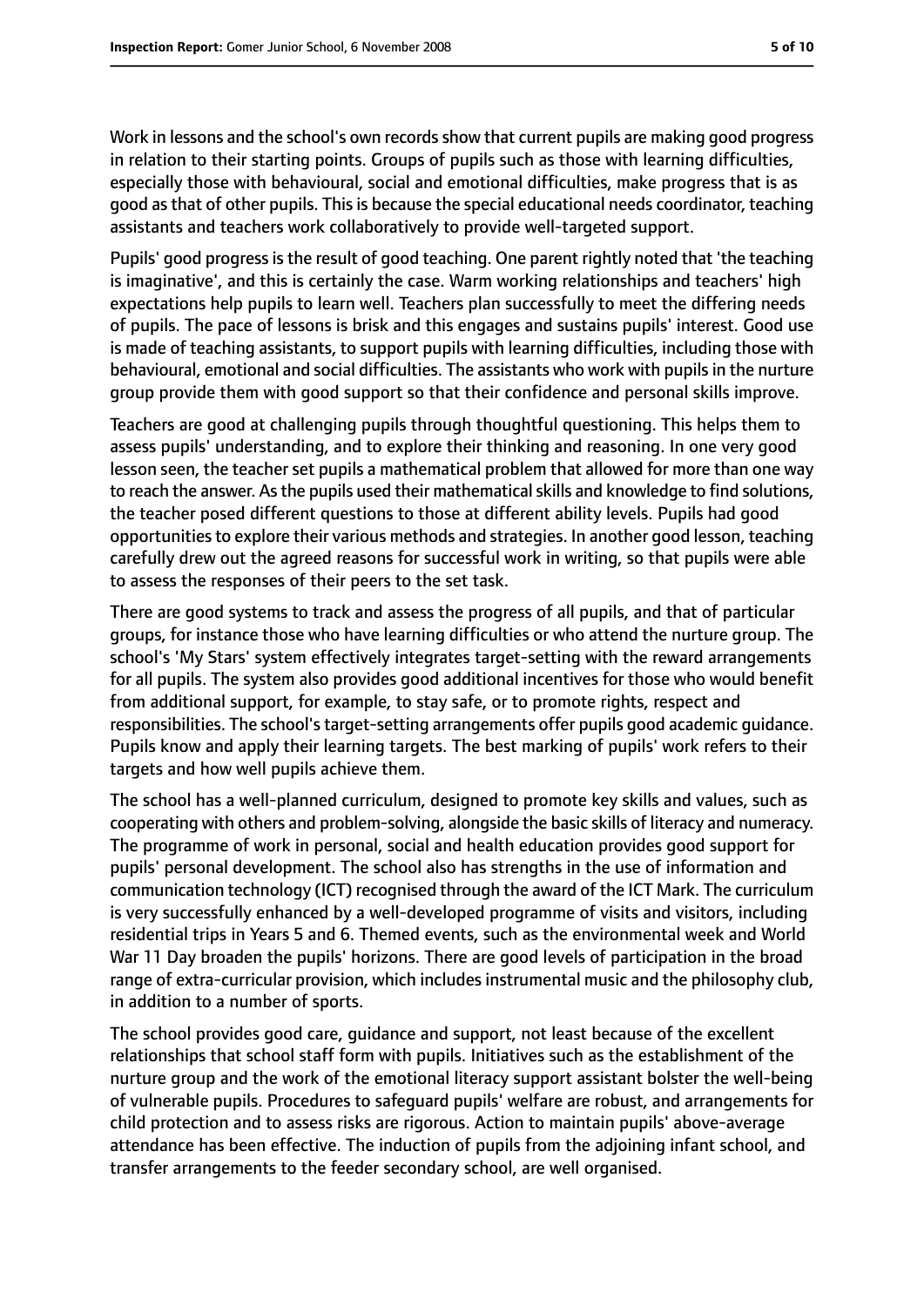The school's leadership and management are good at all levels. The new headteacher and other senior leaders have formed a cohesive team and have set a clear direction for improvement. There are rigorous arrangements to check the quality of teaching and of the curriculum. As a result of their monitoring activities, the leadership team has an accurate view of the school's strengths and areas for development.

The good individual care which pupils receive is an important factor in ensuring equal opportunities. The school makes a satisfactory contribution to the promotion of community cohesion. Good links with the local community have been forged but links at national and international levels are not yet well developed. Governors are committed to, and confident in, the school. They know its many strengths and few weaknesses, and are willing to play the role of critical friend. For instance, they have enquired into the reasons for fluctuating standards. The partnership with parents and the local authority support services is good, and this supports pupils' learning and enjoyment very well.

Since the last inspection, the pupils' achievements in mathematics have improved, as has the use of marking and target-setting. Together with the school's effective self-evaluation, this demonstrates a good capacity to make further improvements.

## **What the school should do to improve further**

- Raise pupils' standards in English by improving their performance in writing.
- Take steps to improve the school's contribution to community cohesion by establishing a wider range of national and international contacts in order to promote the pupils' understanding of the diversity of other communities.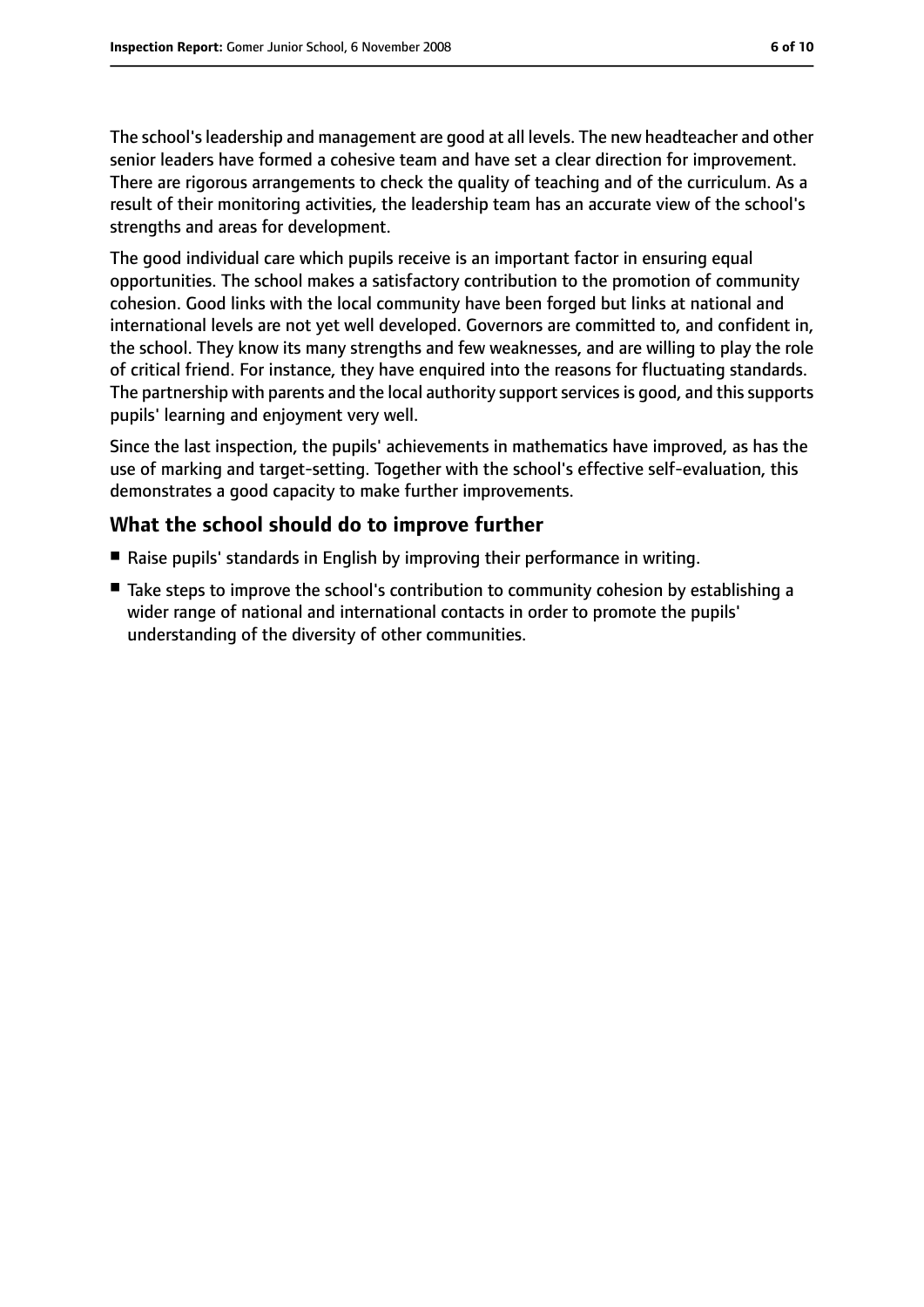**Any complaints about the inspection or the report should be made following the procedures set out in the guidance 'Complaints about school inspection', which is available from Ofsted's website: www.ofsted.gov.uk.**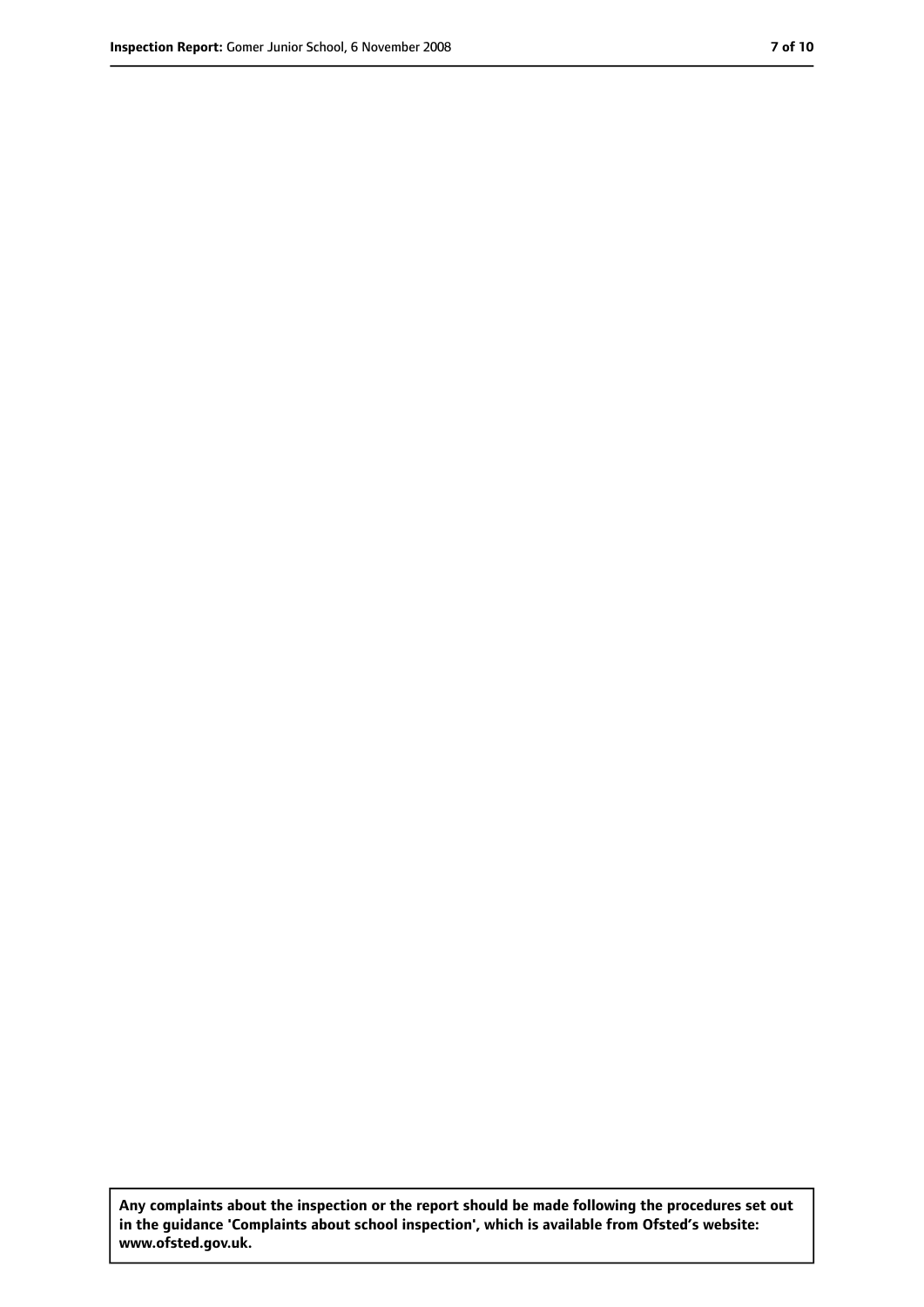#### **Annex A**

# **Inspection judgements**

| Key to judgements: grade 1 is outstanding, grade 2 good, grade 3 satisfactory, and | <b>School</b>  |
|------------------------------------------------------------------------------------|----------------|
| arade 4 inadequate                                                                 | <b>Overall</b> |

### **Overall effectiveness**

| How effective, efficient and inclusive is the provision of<br>education, integrated care and any extended services in meeting the<br>needs of learners? |     |
|---------------------------------------------------------------------------------------------------------------------------------------------------------|-----|
| Effective steps have been taken to promote improvement since the last<br>inspection                                                                     | Yes |
| How well does the school work in partnership with others to promote learners'<br>well being?                                                            |     |
| The capacity to make any necessary improvements                                                                                                         |     |

# **Achievement and standards**

| How well do learners achieve?                                                                                 |  |
|---------------------------------------------------------------------------------------------------------------|--|
| The standards <sup>1</sup> reached by learners                                                                |  |
| How well learners make progress, taking account of any significant variations  <br>between groups of learners |  |
| How well learners with learning difficulties and/or disabilities make progress                                |  |

<sup>&</sup>lt;sup>1</sup>Grade 1 - Exceptionally and consistently high; Grade 2 - Generally above average with none significantly below average; Grade 3 - Broadly average to below average; Grade 4 - Exceptionally low.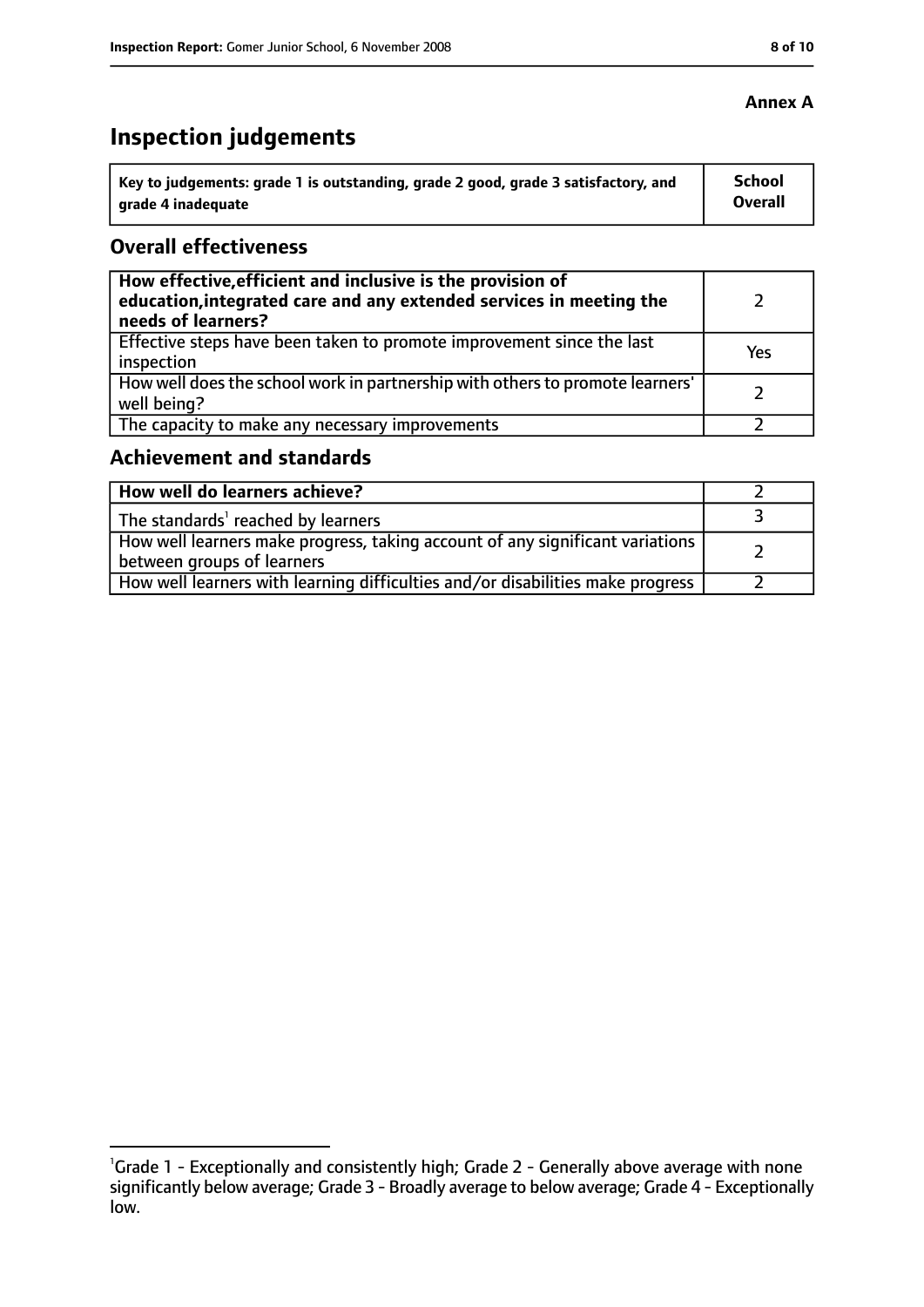## **Personal development and well-being**

| How good are the overall personal development and well-being of the<br>learners?                                 |  |
|------------------------------------------------------------------------------------------------------------------|--|
| The extent of learners' spiritual, moral, social and cultural development                                        |  |
| The extent to which learners adopt healthy lifestyles                                                            |  |
| The extent to which learners adopt safe practices                                                                |  |
| The extent to which learners enjoy their education                                                               |  |
| The attendance of learners                                                                                       |  |
| The behaviour of learners                                                                                        |  |
| The extent to which learners make a positive contribution to the community                                       |  |
| How well learners develop workplace and other skills that will contribute to<br>their future economic well-being |  |

# **The quality of provision**

| How effective are teaching and learning in meeting the full range of<br>learners' needs?              |  |
|-------------------------------------------------------------------------------------------------------|--|
| How well do the curriculum and other activities meet the range of needs and<br>interests of learners? |  |
| How well are learners cared for, quided and supported?                                                |  |

## **Leadership and management**

| How effective are leadership and management in raising achievement<br>and supporting all learners?                                              |     |
|-------------------------------------------------------------------------------------------------------------------------------------------------|-----|
| How effectively leaders and managers at all levels set clear direction leading<br>to improvement and promote high quality of care and education |     |
| How effectively leaders and managers use challenging targets to raise standards                                                                 | 3   |
| The effectiveness of the school's self-evaluation                                                                                               |     |
| How well equality of opportunity is promoted and discrimination eliminated                                                                      |     |
| How well does the school contribute to community cohesion?                                                                                      | 3   |
| How effectively and efficiently resources, including staff, are deployed to<br>achieve value for money                                          |     |
| The extent to which governors and other supervisory boards discharge their<br>responsibilities                                                  |     |
| Do procedures for safequarding learners meet current government<br>requirements?                                                                | Yes |
| Does this school require special measures?                                                                                                      | No  |
| Does this school require a notice to improve?                                                                                                   | No  |